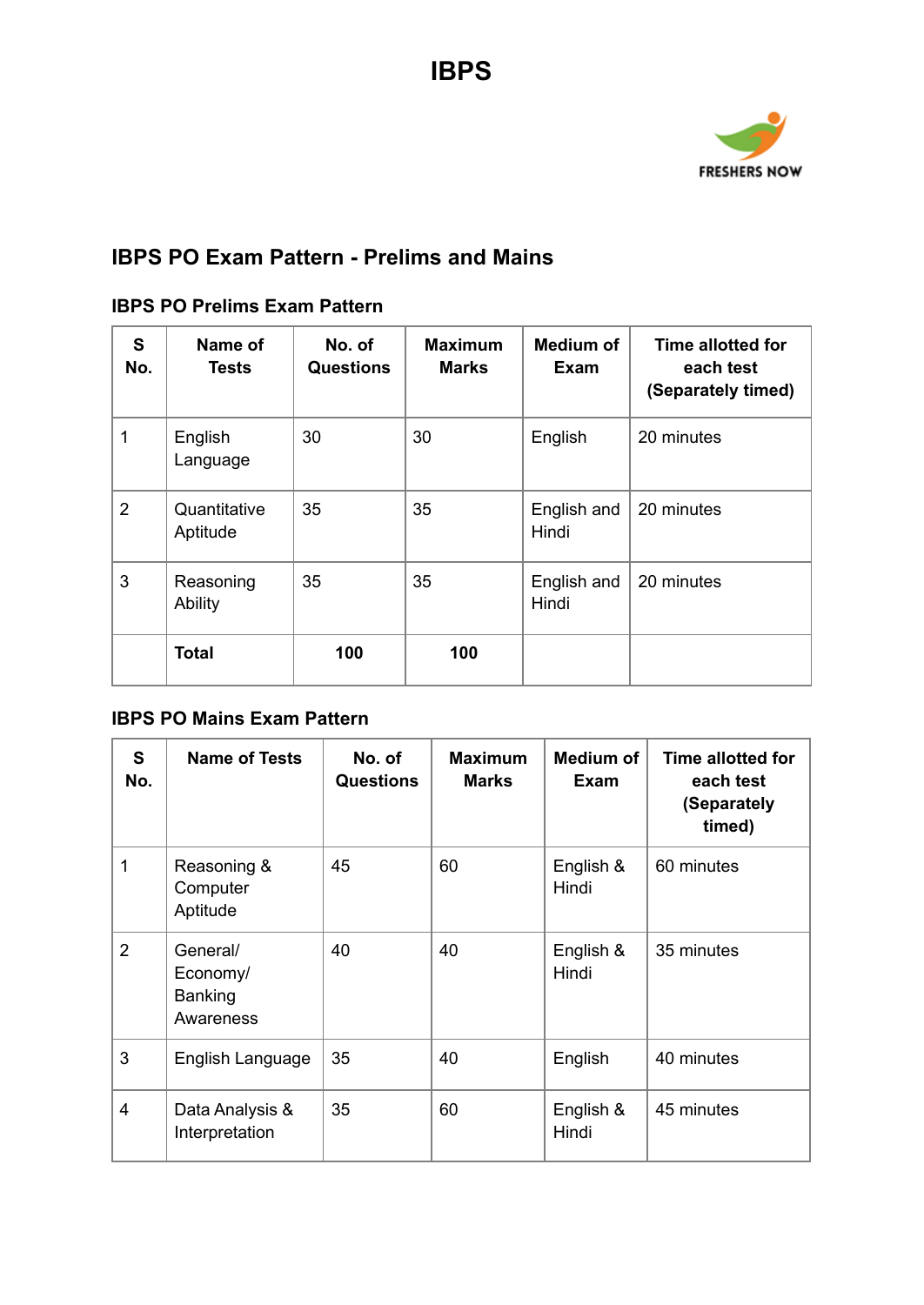

|   | <b>Total</b>                                    | 155 | 200 |         | 3 hours    |
|---|-------------------------------------------------|-----|-----|---------|------------|
| 5 | English Language<br>(Letter Writing<br>& Essay) | -2  | 25  | English | 30 minutes |

# **IBPS PO Syllabus Topic Wise**

#### **IBPS PO English Language Syllabus**

- Homonyms
- Antonyms
- Synonyms
- Active/ Passive voice
- Theme Detection
- Passage completion
- Topic rearrangement of passage
- Deriving Conclusion
- Word Formation
- Spelling
- Spotting Errors
- Phrases, and idioms
- Direct and Indirect speech

### **IBPS PO Syllabus for Quantitative Aptitude**

- Ratio and Proportion
- Averages
- Percentages
- Partnership
- Clocks
- Volume and Surface Area
- Height and Distances
- Logarithms
- Permutation and combinations
- Simple and compound interest
- Time and work
- Speed
- Distance and time
- Mixture and allegation
- Stocks and shares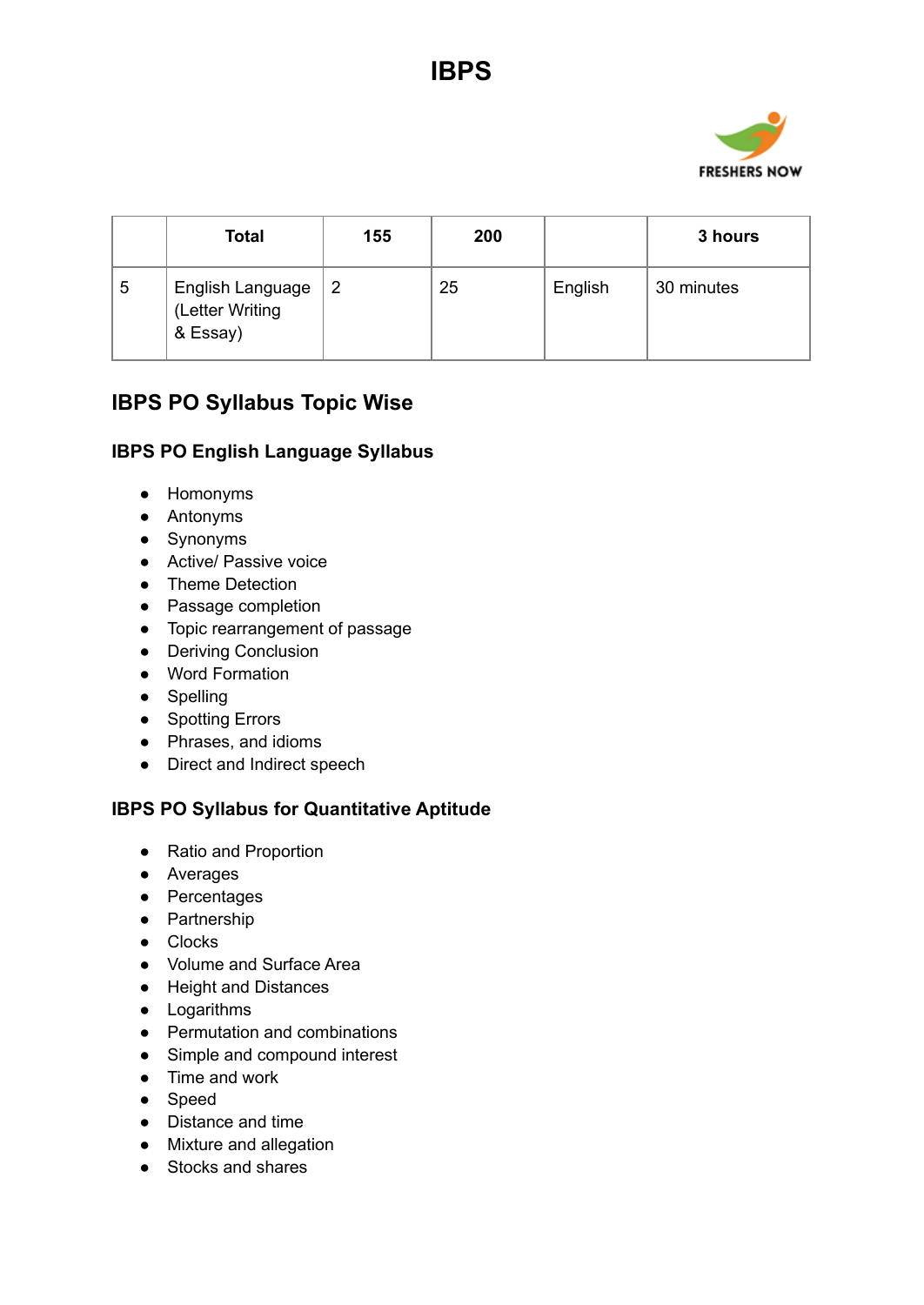

- Loss and Discount
- Mensuration
- Elements of Algebra
- Equations
- Probability
- **•** Trigonometry
- Profit
- Data Interpretation

#### **IBPS PO Reasoning Ability Syllabus**

**IBPS**

- Verbal Reasoning
- Statement and conclusions
- Syllogism
- Statement and assumptions
- Statement and arguments
- Coding-Decoding
- Passage and conclusions
- Alphabet test
- Series Test
- Number
- Ranking and time sequence
- Direction Sense Test
- Decision-making test
- Analogy
- Classification
- Word formation
- Blood Relations
- Figure series
- Input/ output
- Assertion and reasoning
- Sitting Arrangement
- Non-Verbal Reasoning
- Series test
- Odd figure out
- Analogy https://www.freshersnow.com/
- Miscellaneous Test etc.

#### **IBPS PO Syllabus for General Awareness**

- Current affairs related to national and international issues
- Abbreviations and Economic terminologies
- Overview of Indian Financial System